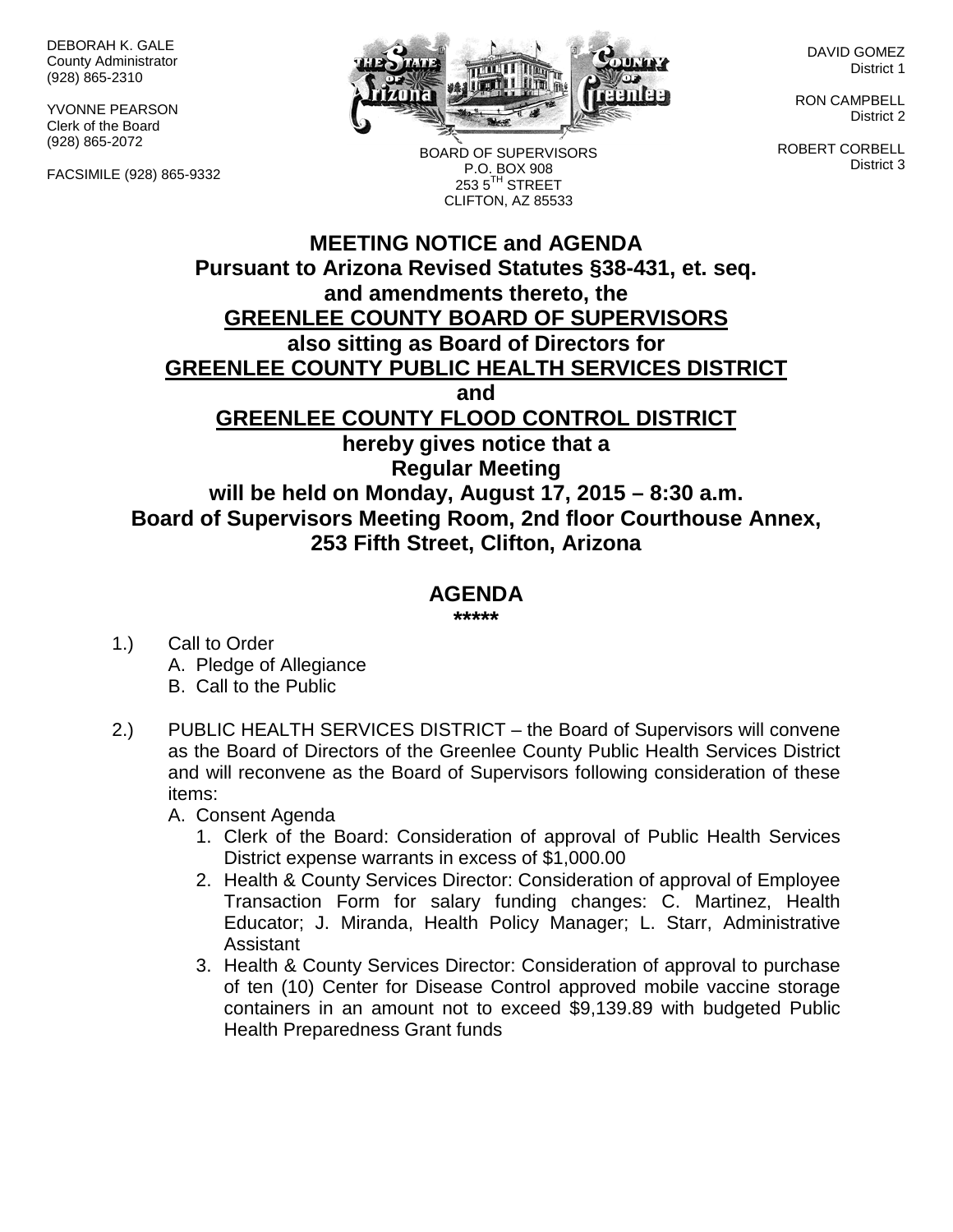- 3.) FLOOD CONTROL DISTRICT the Board of Supervisors will convene as the Board of Directors of the Greenlee County Flood Control District and will reconvene as the Board of Supervisors following consideration of these items: A. Consent Agenda
	- 1. Clerk of the Board: Consideration of approval of Flood Control District expense warrants in excess of \$1,000.00
- 4.) Adoption of Fiscal Year 2015/16 Tax Rates
- 5.) Christopher Fullerton, Graduate Research Assistant, Water Resources Research Center, University of Arizona A. Scenario Planning Presentation regarding the Upper Gila River Watershed
- 6.) Consideration of adoption of the amended Eastern Arizona Counties Organization Bylaws
- 7.) Arizona Coalition to End Sexual and Domestic Violence Presentation by representatives of the Arizona Coalition to End Sexual and Domestic Violence
- 8.) Kay Gale, County Administrator
	- A. County and State budget and legislative issues
	- B. Calendar of Events
- 9.) Consent Agenda
	- A. Clerk of the Board: Consideration of approval of minutes to previous meeting  $-08/03/15$
	- B. Clerk of the Board: Consideration of approval of expense warrants in excess of \$1,000.00 – Vouchers 1087; 1088; 1009; 1011; 1012
	- C. Events Coordinator: Consideration of approval of Employee Transaction Forms: A. Blake, Temporary Event Worker; L. Crotts, Temporary Event Worker; K. Lacey, Temporary Event Worker
	- D. Chief Probation Officer: Consideration of approval of Employee Transaction Forms for salary funding change: D. Madrigal, Secretary/Teen Court Coordinator; J. Miranda, Probation Finance Officer
	- E. County Sheriff: Consideration of approval of Employee Transaction Form: K. Baxter, full time Detention Officer
	- F. Clerk of the Board: Consideration of Proclamation of August as Child Support Awareness Month
	- G. Superior Court Judge: Consideration of appointment of Judge Pro Tempore for the Honorable Allan C. Perkins effective September 1, 2015 and ending June 30, 2016